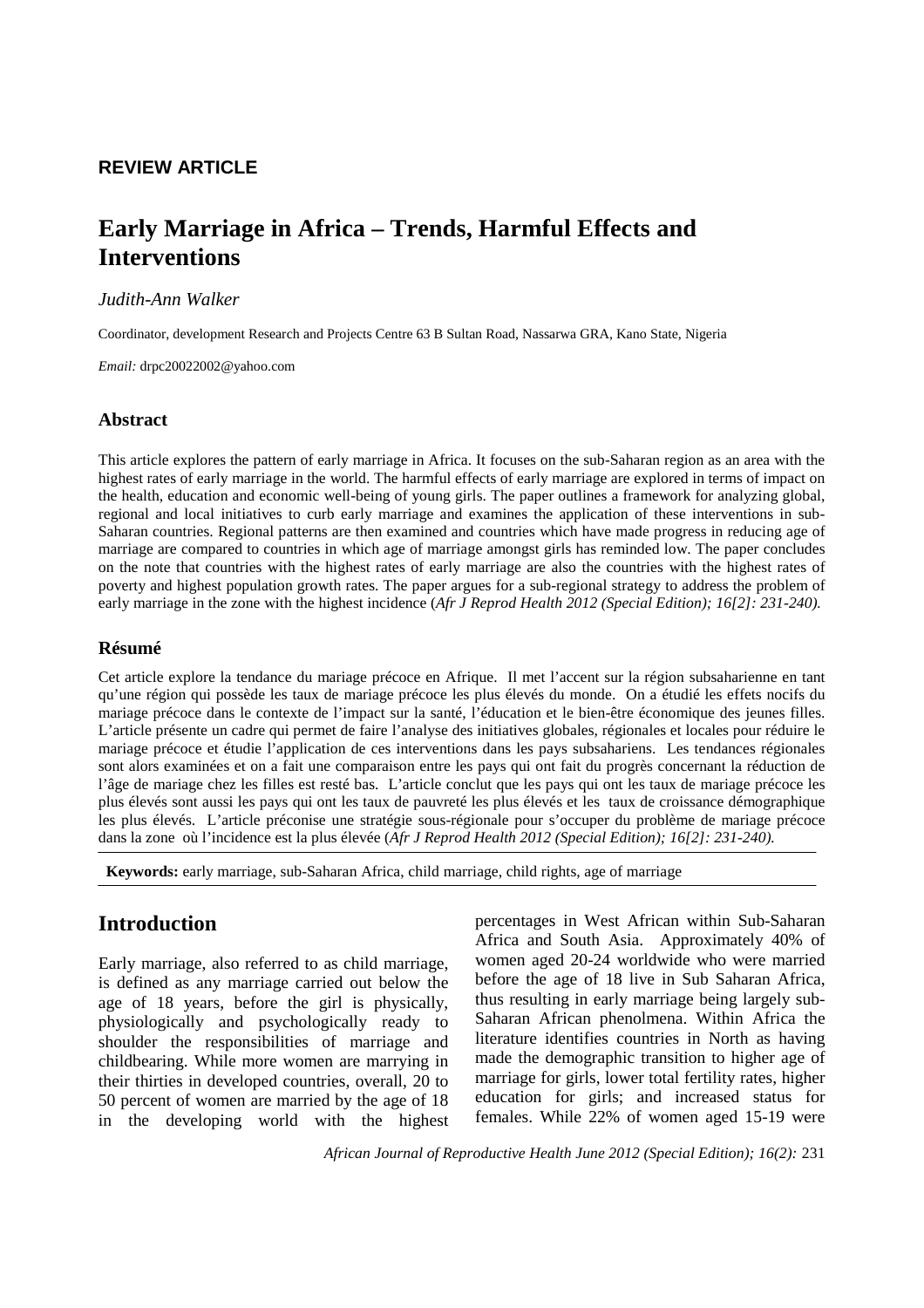married in Egypt in 1975, by 2003 this figure had declined to 10%. Similarly, in Tunisia, 11% of women aged 15-19 were married in the year 1975 but by 2001 this figure had declined to only 1% . This pattern is representative of North Africa where figures range from only 1% of women aged 15-19 married in Tunisia and Libya to the highest levels of 17% in Yemen as at 2001 . It is against this background that a recent UNICEF report refers to progress in North Africa as `good news' and points out that age of marriage appears to be rising – most rapidly in Asia and in North Africa . South of the Sahara, however, one finds a different story in this zone of "natural fertility" where fertility is high and little or no control is practiced. The context of early marriage in this zone must be understood within an environment of poverty, gender inequality, cultural taboos against premarital sex for girls, religious beliefs and patriarchal predisposition for controlling female sexuality. Not surprisingly, Table 1 below reveals as at 2010, the top 10 countries in the world with largest percentage of girls married before 18 years were largely in sub-Saharan Africa with only 2 in Asia.

## **Zones of early marriages in Africa**

Within sub-Saharan Africa, age of marriage is comparatively high in Central Africa and highest in West Africa with 40% and 49% of girls under 19 years in unions respectively. This compares to 20% for Northern and Southern Africa and 27% in East Africa. Within Central Africa, the Democratic Republic of Congo stands out with 74% of all girls in unions by 19 years. Cameroon trails behind with 52% of girls 20-24 years married by age 18 years. West African countries reporting the highest rates of women aged 20-24 who were first married or in a union by age 15 years are Niger, Chad, Mali. These countries are also among the countries in the world that account for the highest Total Fertility Rates (TFRs) on the sub-continent. According to UNICEF 2006, on average 44% of women aged 20-24 years in these countries gave birth before the age of 18 years.

Analysis of household Demographic and Health Survey (DHS) data suggests a strong positive association between age of marriage and

### *Walker Early Marriage in Africa*

TFR. This is explained by the fact that when girls get married at a young age, they are exposed to the risk of conception for a longer time as compared to those who delay marriages. Girls who marry before age 18 are more likely to have no schooling, reside in rural areas and are less likely to use any modern contraceptive method. Table 2 below, shows that South Africa and Namibia reported the lowest percentage of women marrying before age 18, (8% and 10% respectively) and these two countries also reported the lowest total

**Table 1:** Ranking of countries according to % of girls married before age of 18

|    | <b>Rank Country Name</b> | % girls<br>married before<br>18 |
|----|--------------------------|---------------------------------|
| 1  | Niger                    | 74.5                            |
| 2  | Chad                     | 71.5                            |
| 3  | Mali                     | 70.6                            |
| 4  | Bangladesh               | 66.2                            |
| 5  | Guinea                   | 63.1                            |
| 6  | Central African Republic | 57                              |
| 7  | Mozambique               | 55.9                            |
| 8  | <b>Burkina Faso</b>      | 51.9                            |
| 9  | Nepal                    | 51.4                            |
| 10 | Ethiopia                 | 49.2                            |
| 11 | Malawi                   | 48.9                            |
| 12 | Madagascar               | 48.2                            |
| 13 | Sierra Leone             | 47.9                            |
| 14 | Cameroon                 | 47.2                            |
| 15 | Eritrea                  | 47                              |
| 16 | Uganda                   | 46.3                            |
| 17 | India                    | 44.5                            |
| 18 | Nicaragua                | 43.3                            |
| 19 | Zambia                   | 41.6                            |
| 20 | Tanzania                 | 41.1                            |

*ICRW (2010). Analysis of Demographic and Health Survey (DHS) data. Most recent surveys for all DHS surveyed countries. Rankings are based on data in which women ages 20 – 24 reported being married by age 18.*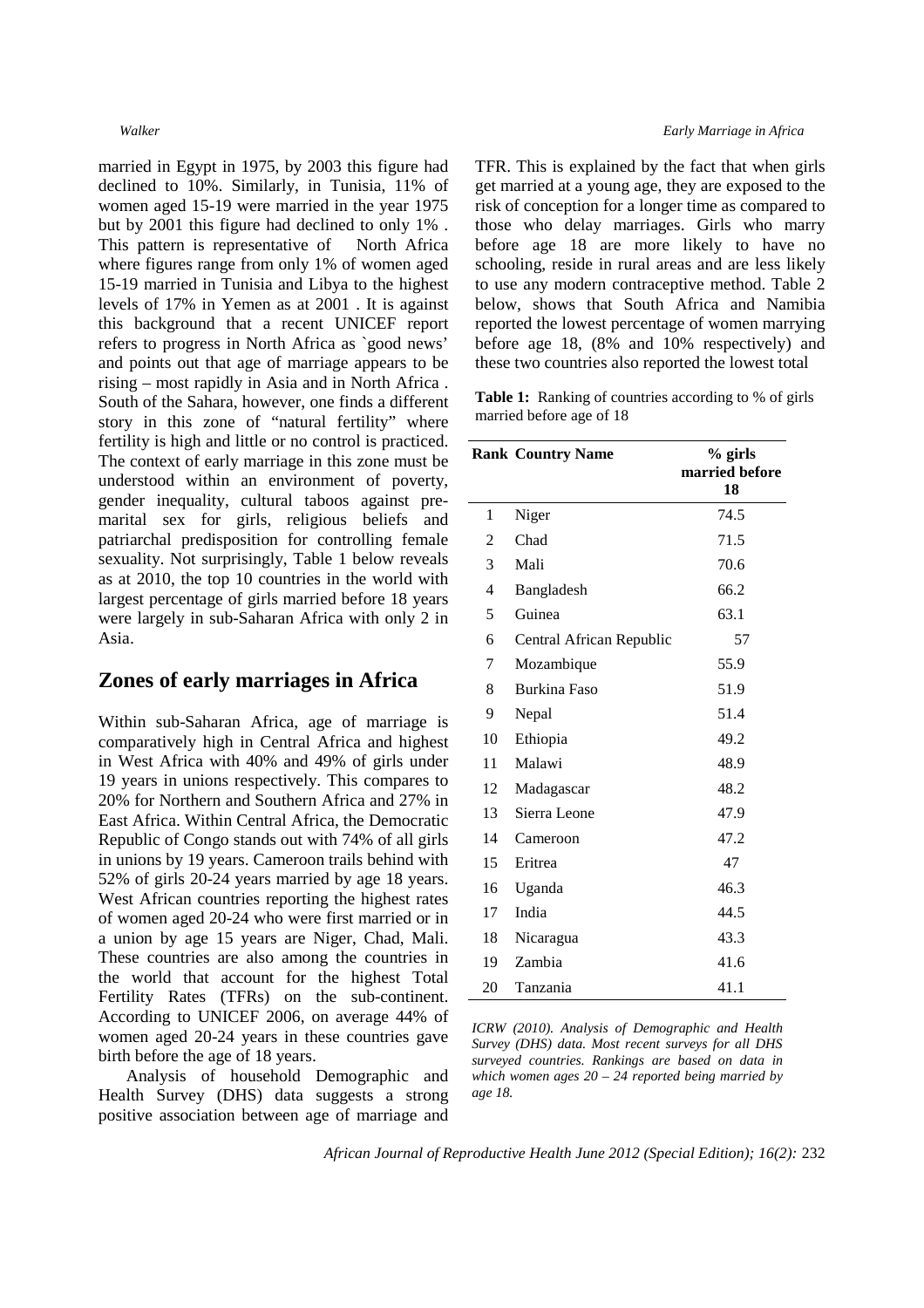**Table 2:** Percentage of women aged 20-24 years married by exact age 18 and TFRs for selected African Countries as at 2011

| Country                     | Percent   | TFR |
|-----------------------------|-----------|-----|
| Benin                       | 37        | 5.5 |
| <b>Burkinafaso</b>          | 62        | 5.9 |
| Cameroon                    | 52        | 4.7 |
| Chad                        | 71        | 6.2 |
| Cote D'Ivoire               | 33        | 4.6 |
| Egypt                       | 20        | 5.1 |
| Ethiopia                    | 49        | 4.6 |
| Gabon                       | 33        | 3.4 |
| Ghana                       | 28        | 4.3 |
| Guinea                      | 64        | 5.5 |
| Kenya                       | 25        | 4.8 |
| Malawi                      | 46        | 6.0 |
| Mali                        | 65        | 6.5 |
| Mozambique                  | 55        | 5.1 |
| Namibia                     | 10        | 3.4 |
| Niger                       | 73        | 7.2 |
| Nigeria                     | 42        | 5.6 |
| United Republic of Tanzania | 39        | 5.6 |
| Rwanda                      | 20        | 5.4 |
| Senegal                     | 36        | 5.0 |
| South Africa                | 8         | 2.6 |
| Togo                        | 30        | 4.3 |
| Uganda                      | 53        | 6.4 |
| Zambia                      | 42        | 6.2 |
| Zimbabwe                    | 29<br>a - | 3.5 |

Source: United Nations, Department of Economic and Social Affairs, Population Division: Population facts No. 1 December 2011

fertility rates of 2.1 and 3.4 respectively. Conversely, countries such as Niger, Chad, Mali and Nigeria have the highest percentage of women married before they were 18 years, with correspondingly high TFRs of 7.1, 6.2 and5.6 respectively. The nuptiality-fertility table drawn from UN data establishes a positive correlation between a high incidence of early marriage and total fertility rates.

### **Risk factors for child marriages in Africa**

Research findings suggest that historical, religious, cultural, economic and sociological factors interact to keep the girl child at risk of early marriage in sub-Saharan Africa. Given that early marriage is an effective mechanism for transferring a father's patriarchal rights over his daughter to an oftentime older male in the community, these practices reinforces the family's social status and consolidate economic relationships. Religious injunctions and time honored cultural practices are used to justify the preference for early marriage by both fathers and mothers in these contexts. Other risk factors of significant note are wars and civil conflicts, as well as the maximization of fertility where infant mortality is very high. The economic context in which early marriage exist in Africa is one of household poverty, vulnerability, uncertainty, seasonality of labor, labor surplus economies in a low productive rural setting. In this context, poverty is a significant risk factor as marring girls off before the age of 18 is experienced positively for poor families who are relieved of the responsibility of feeding, clothing and protecting the girl child in an uncertain and insecure society. Moreover, in a labor surplus, low productivity economy where even men are not able to secure employment, early marriages means that girls are recruited into the labor intensive domestic economy for the replication of the family. The fact that this is a labor sector which is not recognized, unpaid, exploitative and akin to slavery is often lost on husbands, society, the girl's family as well as the child brides as the economy is perceived as presenting no other options for girls over 18 to earn a livelihood. Against this background the demand for child brides is continuingly being met by a ready supply of young girls who are excluded from school by real and opportunity costs of going to school. While economic risk factors for early marriage derive the pre-industrial agrarian economy of sub-Saharan Africa, socio-cultural risk factors such as religion and culture are underpinned by a traditional social stratification structure in which women are accorded low social status. In such traditional systems, the male dominated power structure conflates religious injunctions with customary practices to justify marrying off girls before puberty. This is so in both the Christian traditional regions of Ethiopia as it is in Muslim countries of Northern West Africa such as Chad, Mali and Niger. The question of how economic realities interact with culture, religion and gender roles in traditional settings requires in-depth consideration through empirical investigation. Studies on nupitality and gender roles in traditional societies,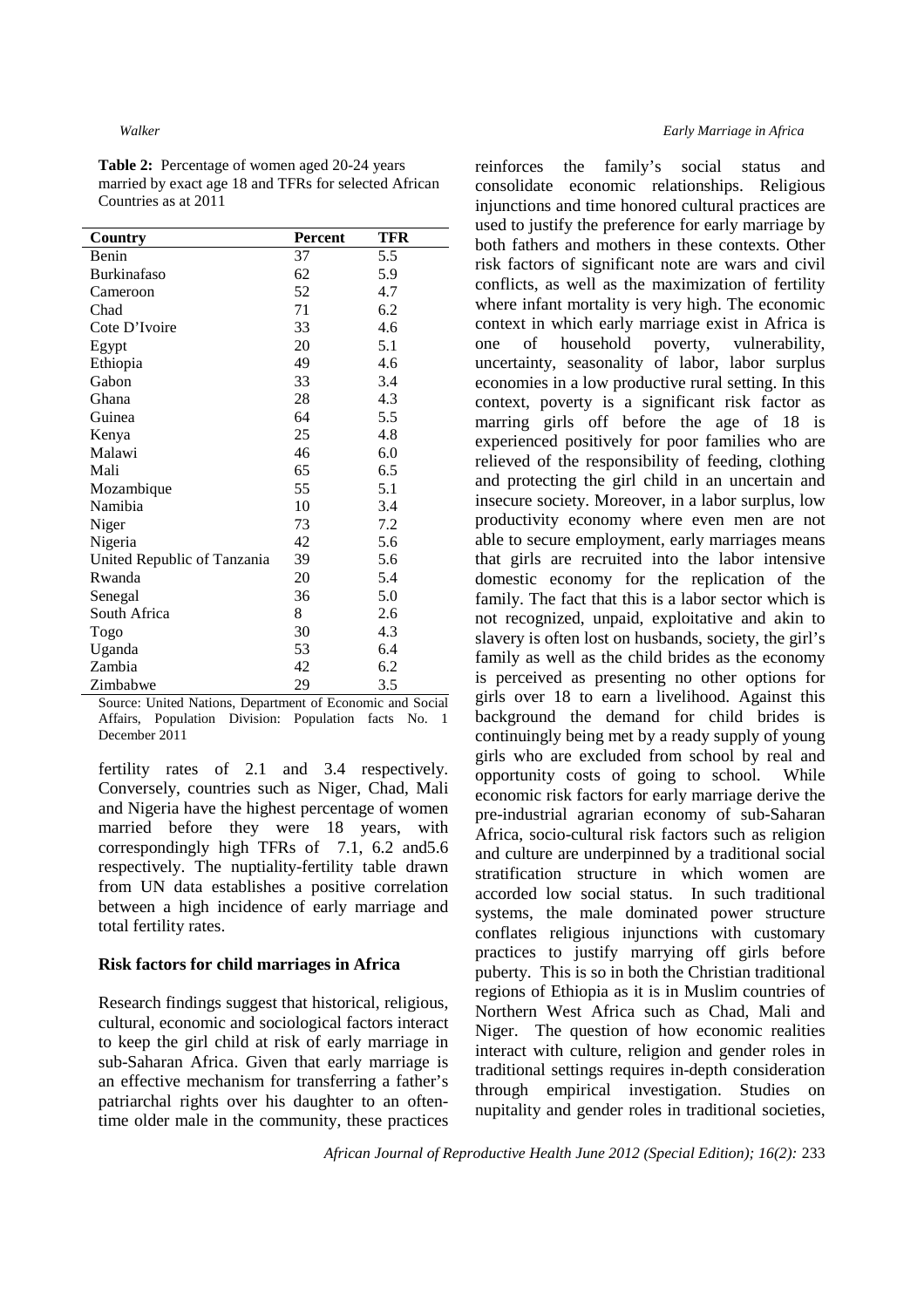however, suggest that the more traditional the society, the greater the likelihood that religious tenets will be used to justifying early marriage for girls. Such a context renders progress against early marriage difficult as male, and in some cases female custodians of culture and religion must be persuaded to abandon their support for this harmful traditional practice.

## **Harmful effects of Early Marriage on girls in Sub-Saharan Africa**

The literature on child marriage in Africa is largely dominated by works which explore the harmful effects of this practice on the young victims as well as on family, society and the economy. The harmful effects of early marriage on the girl child is explored through five interwoven themes in the literature starting with the harmful effects on girls' health and moving on to examine harmful effects on psychological development, human rights and girls' economic survival.

Studies on harmful effects of early marriage on girls health reveal that girls who are married off before the age of consent, 18 years, experience earlier sexual début, give birth to more children and loose more children to neonatal and childhood diseases. Studies show a strong positive correlation between an early median age of first marriage and an early median age of first birth (see Table 3). This explains in part the high maternal mortality and morbidity amongst this population. Moreover, research findings by the Inter-national Centre for Research on Women (ICRW) argue that girls younger than 15 are 5 times more likely to die in childbirth than women in their 20s. Pregnancy is the leading cause of death worldwide for women 15 to 19. Similarly, recent studies based on DHS data demonstrate a strong positive correlation between HIV prevalence and the median age of first marriage as well as first sex. While the correlation between early marriage and vesico-viginal fistula (VVF) has been hotly contested, case reviews of VVF patient's shows clearly that most are young wives with limited education who often married to older men. Hence the significant incidence of VVF in locations with high rates

| Country  | Median Age at<br><b>First Marriage</b> | Median Age at<br>First<br><b>Birth</b> |
|----------|----------------------------------------|----------------------------------------|
| Nigeria  | 17                                     | 20                                     |
| Cameroon | 17                                     | 19                                     |
| Mali     | 16                                     | 19                                     |
| Senegal  | 17                                     | 19                                     |
| Guinea   | 16                                     | 18                                     |
| Niger    | 15                                     | 18                                     |

**Table 3:** Average age of girls at first marriage and first birth of selected countries

*Source: Forward,* EARLY MARRIAGE: WHOSE RIGHT TO CHOOSE? *2000*

of early marriage such as Ethiopia, Niger, Mali and in Northern Nigeria where education rates are low. The harmful effect of this phenomenon is also borne out by the fact that early marriage is largely equated with forced marriage as girls are removed from school to become child wives. The feature of polygamy has been an important focal point for researchers on early marriage as it an intermediating variable which has strong positive correlations with domestic violence, number of births and life changes of the girl child as a wife. Data also shows that the higher the percentage of child brides in developing countries the lower the level of female literacy and this is especially so for countries in sub-Saharan Africa. In Niger, Chad and Mali roughly 70% of girls 18 and under are married and only 30% of women aged 15 to 18 years are found to be literate.

Research findings show that child marriage damages the mental, physical wellbeing and life chances of young girls. Studies on education reveal that early marriage denies school age children the right to education and access to a school environment for self and community development. The literature on early marriage and economic development also identifies an inverse relationship between the phenomenon and the effectiveness of development assistance. When aggregated, the individual suffering of child wives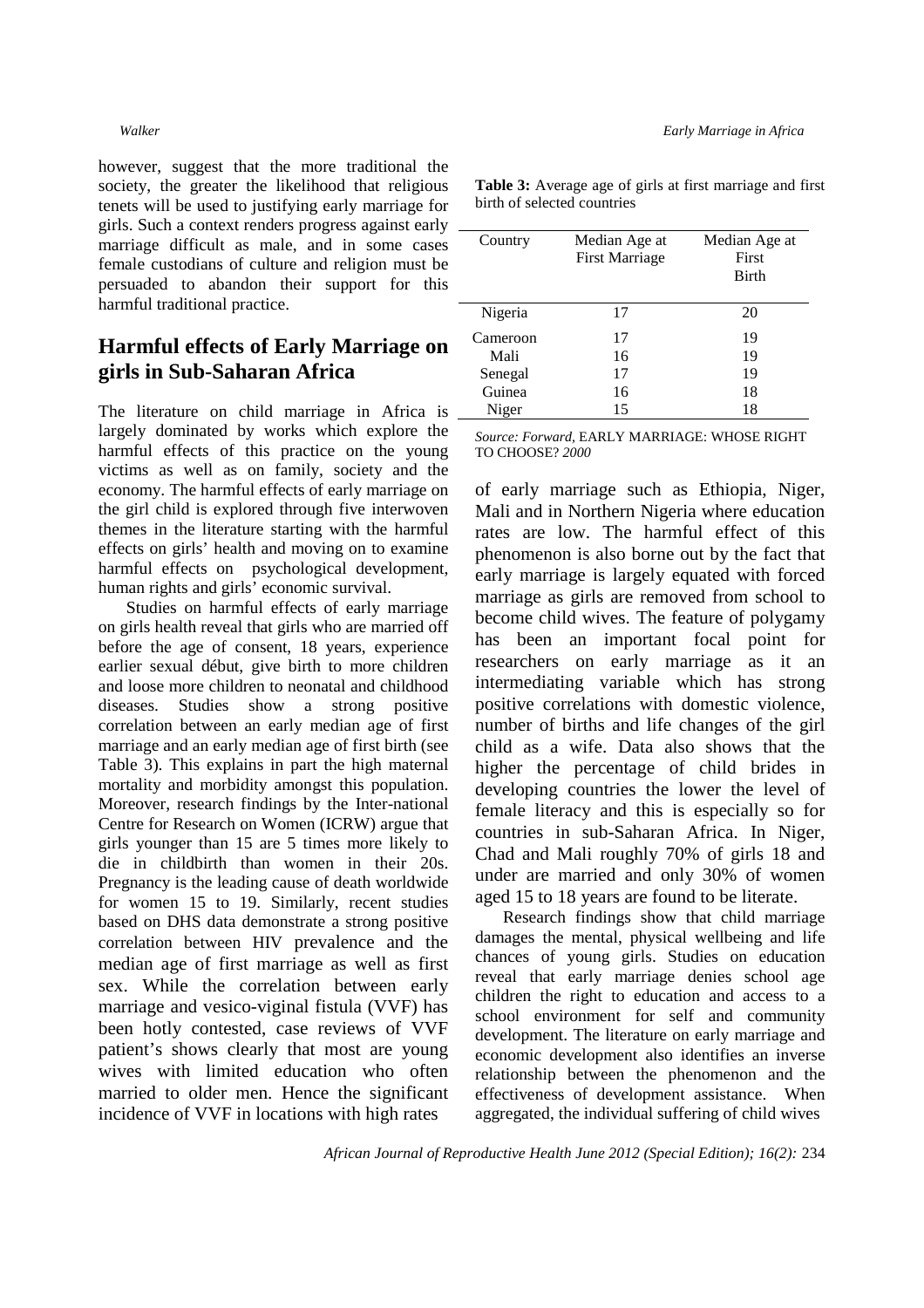|                    | <b>Type of interventions</b>                     |                                         |  |
|--------------------|--------------------------------------------------|-----------------------------------------|--|
| <b>Levels of</b>   | <b>Prevention interventions</b>                  | <b>Services support interventions</b>   |  |
| interventions      |                                                  |                                         |  |
|                    |                                                  |                                         |  |
| <b>LAWS</b>        | Age of marriage laws                             | Minimum standards, benchmarks and       |  |
|                    | Child rights and protection laws.                | quality of services protocols on        |  |
|                    | Human rights legislation, free and compulsory    | integrated and vertical services in     |  |
|                    | education laws.                                  | maternal health, HIV/AIDS,              |  |
|                    | Anti-trafficking laws, advocacy & research.      | trafficking, education and social       |  |
|                    |                                                  | welfare services. Advocacy & research.  |  |
| <b>POLICY</b>      | National gender policies.                        | Orphans and vulnerable children         |  |
|                    | Education, Employment and labor policies.        | policies.                               |  |
|                    | Population policies. Adolescent RH policy,       | Domestic violence policies.             |  |
|                    | HIV/AIDS and OVC policies. Policy reform for     | Child rights budgeting. Advocacy &      |  |
|                    | gender responsive budgeting & domestication of   | research.                               |  |
|                    | MDGs. Advocacy & research.                       |                                         |  |
| <b>PROGRAM</b>     | Promotion of girl child education. Adolescent    | Married adolescents family planning     |  |
|                    | reproductive health programs. HIV/AIDS BCC       | programs.                               |  |
|                    | interventions. Youth and girl child              | Community empowerment programs.         |  |
|                    | empowerment programs. Advocacy & research.       | Advocacy & research                     |  |
| <b>INSTITUTION</b> | Gender Unit in the Ministry of Women's           | Children's Budget Unit within line      |  |
|                    | Affairs.                                         | Ministries or as parastatals. Global,   |  |
|                    | Children's Unit within National Human Rights     | regional and local coalitions and       |  |
|                    | Commission. Child protection Units. Global,      | networks. Advocacy & research.          |  |
|                    | regional and local coalitions & networks.        |                                         |  |
|                    | Institutional assessments & information sharing. |                                         |  |
| <b>PROJECT</b>     | Conditional cash transfers and school feeding    | Life skills, micro-credit, shelters and |  |
|                    | projects. Youth leadership development in RH.    | psycho-social support projects.         |  |
|                    | Mass media sensitization & campaigns.            | Interventions to reduce maternal        |  |
|                    | Advocacy and research.                           | mortality and morbidity among married   |  |
|                    |                                                  | adolescent. Making early motherhood     |  |
|                    |                                                  | safe. Interventions to reduce neonatal  |  |
|                    |                                                  | and infant mortality. Advocacy &        |  |
|                    |                                                  | research.                               |  |

**Table 4.0**: Levels and types of early marriage interventions in Africa

contributes to societal underdevelopment through an increased disease burden and low productivity.

# **Curbing child marriages in Africa – Interventions at policy and project levels**

Global and local stakeholders have sought to reduce the incidence of early marriage using both prevention and service support interventions. Legal and policy interventions to outlaw early marriages and protect the girl child have emerged as the major prevention program. Other prevention interventions include girl child education programs, and mass media sensitization projects to educate parents about the dangers of child marriages as well as economic empowerment programs to improve the economic status of girls within the family. Support interventions target the already married adolescent to provide legal, psychosocial, livelihood skills and microcredit services to vulnerable child wives. Table 4 summarizes current interventions in terms of levels and types of interventions.

# **Child rights, child protection legislative prevention approaches**

Child rights, enforcement and legal protection approaches have been promoted by UNICEF and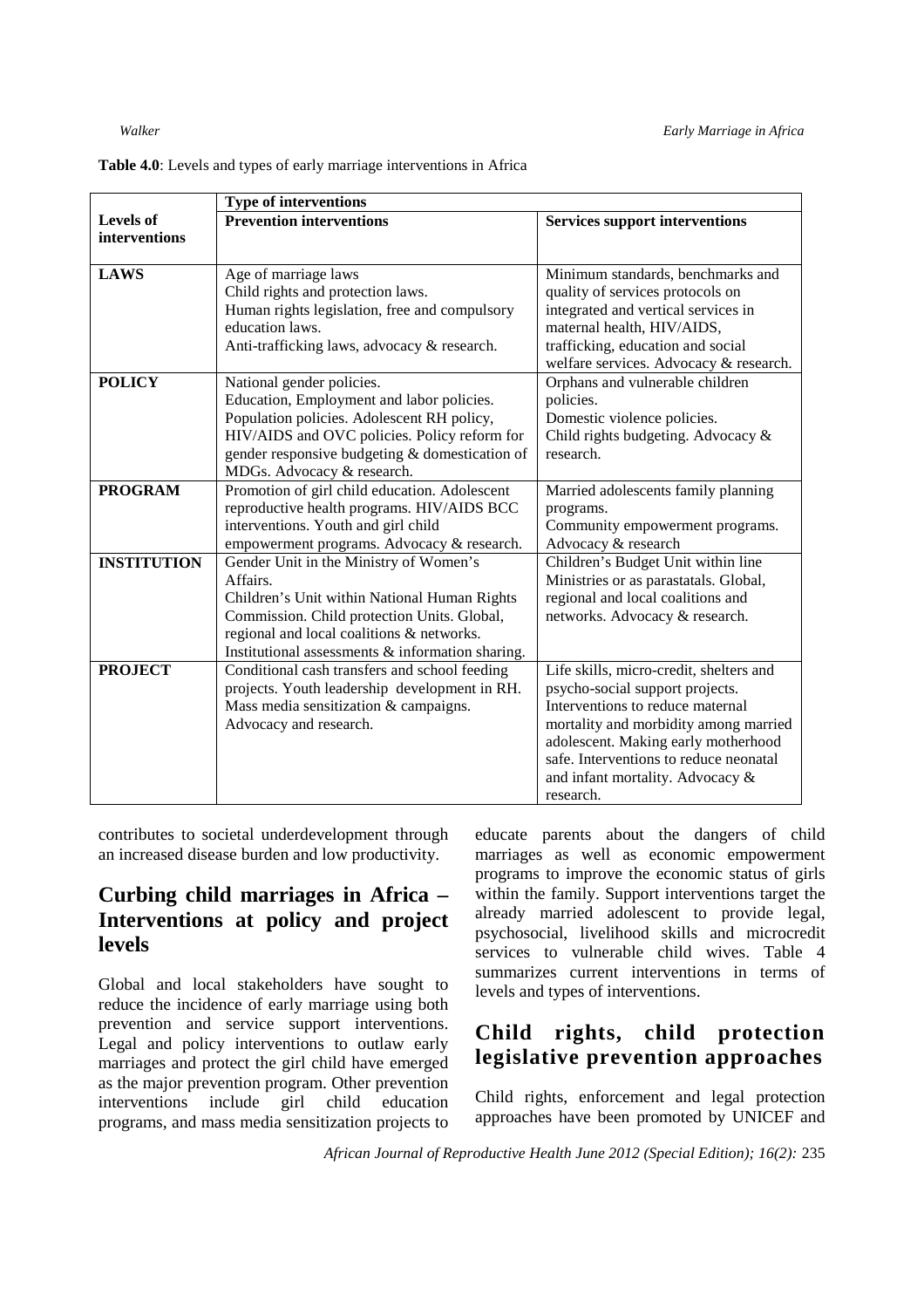#### *Walker Early Marriage in Africa*

the Division for the Advancement of Women (DAW) in the UNDP from as early as 2001 as a mechanism for catalyzing political leadership and compliance with global standards and conventions. DAW and the UNICEF have argued that in protecting the rights of the girl child international standards on elimination of discrimination and violence against girl children are an important starting point. Thus a comprehensive package of international legislation and conventions on child rights in general and the rights of the girl child in particular have been recommended throughout countries with high rates of early marriage as an effective means of reducing the scourge.

Several governments on the continent have adopted global standards and legislation to prevent early marriages. Governments have also established legal minimum ages at marriage for both women and men and have sought to protect the rights of the child through legislative instruments. Global and regional legal instruments with implications for early marriage in Africa include:

- *The Convention on the Rights of the Child*
- *The Universal Declaration of Human Rights (1948)*
- *The Convention on Consent to Marriage, Minimum Age for Marriage and Registration of Marriages (1964) Articles 1, 2 and 3*
- *The Convention on the Elimination of All Forms of Discrimination of Women (1979) Articles 2 and 16*
- *The United Nations Supplementary Convention on the Abolition of Slavery, the Slave Trade, and Institution and Practices Similar to Slavery (1956), Article 1(c)*
- *Plan of Action for the Elimination of Harmful Traditional Practices Affecting the Health of Women and Children*
- *The African Charter on Human and People's Rights*
- *The African Charter on the Rights and Welfare of the Child (1990) Article XXI*
- *Key international and regional human rights instruments relating to child marriage*
- *The Convention on Consent to Marriage, Minimum Age for Marriage and Registration of Marriages (1964)*
- *The International Covenant on Economic, Social and Cultural Rights (1976) Article 12*
- *The Convention on the Rights of the Child (CRC) (1989)*
- *Protocol to the African Charter on Human and People's Rights on the Rights of Women in Africa (known as the Maputo Protocol) (2003) Article 6, clauses (a), (b), (d)*

Despite the domestication and enactment of relevant legislation, enforcement still remains a challenge. Table 5 below shows the countries in Sub-Saharan Africa which have enacted legislation on age of marriage with and also without parental consent. For most African countries, the average minimum legal age of marriage without parental consent is 18 for girls and boys although there are substantial variations in some countries ranging from 15 years in Niger and Democratic Republic of Congo, to 22 years in Central African Republic.

**Table 5:** Legal age at marriage for selected countries in Africa as at 2009

| Country             | Without          |     | With parental |           |  |
|---------------------|------------------|-----|---------------|-----------|--|
|                     | parental consent |     | consent       |           |  |
|                     | Women            | Men | Women         | Men       |  |
| <b>WEST AFRICA</b>  |                  |     |               |           |  |
| Benin               | 18               | 18  | ${<}18$       | < 18      |  |
| <b>Burkinafaso</b>  | 18               | 20  | 16            | 18        |  |
| Cape Verde          | 18               | 18  | 16            | 16        |  |
| Cote d'Ivoire       | 18               | 21  | < 18          | $\leq$ 21 |  |
| Ghana               | 18               | 18  | 16            | 16        |  |
| Guinea              | 17               | 18  | .             | .         |  |
| Guinea –Bissau      | 18               | 18  | 17            | 17        |  |
| Liberia             | 18               | 21  | .             | .         |  |
| Mali                | 18               | 21  | 16            | 18        |  |
| Mauritania          | 18               | 18  | .             | .         |  |
| Niger               | 15               | 18  | <15           | < 18      |  |
| Nigeria             | 18               | 18  | .             | .         |  |
| Senegal             | 18               | 18  | 16            | .         |  |
| Sierra Leone        | 21               | 21  | $<$ 21        | $\leq$ 21 |  |
| Togo                | 17               | 20  | $<$ 17        | 20        |  |
| <b>NORTH AFRICA</b> |                  |     |               |           |  |
| Algeria             | 19               | 19  |               |           |  |
| Egypt               | 16               | 18  | .             | .         |  |
| Libyan Arab         | 20               | 20  | ${<}20$       | ${<}20$   |  |
| Jamahiriya          |                  |     |               |           |  |
| Morocco             | 18               | 18  | $<$ 18        | < 18      |  |
| Sudan               | .                | .   | .             | .         |  |
| Tunisia             | 18               | 18  | < 18          | < 18      |  |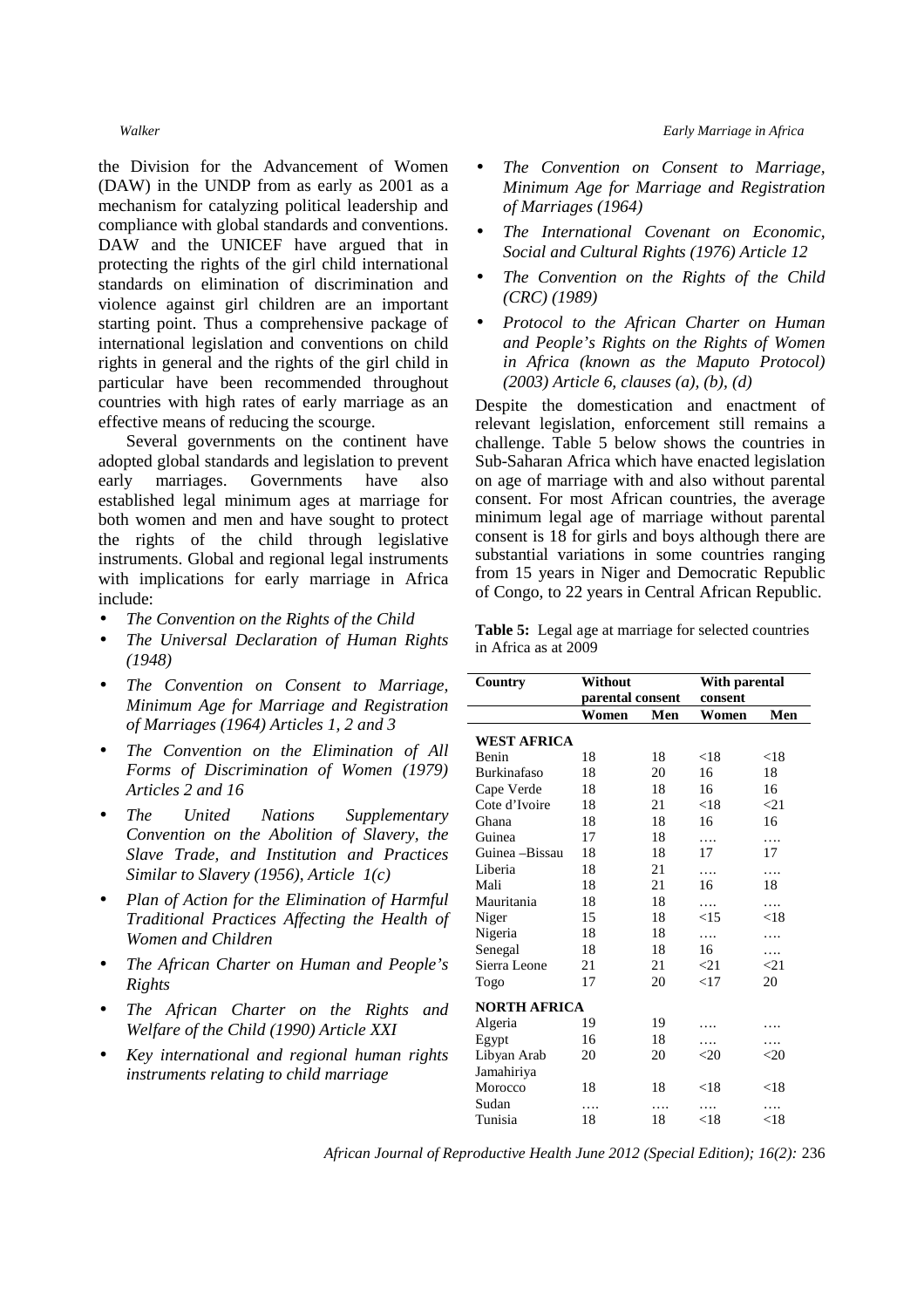### **Table 5** *Continued*

| Country                | Without          |     | With parental |              |  |
|------------------------|------------------|-----|---------------|--------------|--|
|                        | parental consent |     | consent       |              |  |
|                        | Women            | Men | Women         | Men          |  |
|                        |                  |     |               |              |  |
| <b>SOUTHERN AFRICA</b> |                  |     |               |              |  |
| Botswana               | 21               | 21  | 18            | 18           |  |
| Lesotho                | 21               | 21  | 16            | 18           |  |
| Namibia                | 18               | 18  | .             | .            |  |
| South Africa           | 18               | 18  | ${<}18$       | < 18         |  |
| Swaziland              | 21               | 21  | 16            | 18           |  |
| <b>EASTERN AFRICA</b>  |                  |     |               |              |  |
| Burundi                | 18               | 21  | $<$ 18        | <21          |  |
| Comoros                | 18               | 22  | < 18          | $\langle 22$ |  |
| Djibouti               | 18               | 18  | < 18          | < 18         |  |
| Eritrea                | 18               | 18  | 16            | .            |  |
| Ethiopia               | 18               | 18  | .             | .            |  |
| Kenya                  | 18               | 18  | 16            | .            |  |
| Madagascar             | 18               | 18  | .             | .            |  |
| Malawi                 | 18               | 18  | 15            | 15           |  |
| Mauritius              | 18               | 18  | 16            | 16           |  |
| Mozambique             | 18               | 18  | 16            | 16           |  |
| Rwanda                 | 21               | 21  | $\leq$ 21     | $\leq$ 21    |  |
| Seychelles             | 18               | 18  | 15            | < 18         |  |
| Somalia                | 18               | 18  | 16            | .            |  |
| Uganda                 | 18               | 18  | 16            | .            |  |
| Tanzania               | 18               | 18  | 14            | 14           |  |
| Zambia                 | 21               | 21  | $\leq$ 21     | $<$ 21       |  |
| Zimbabwe               | 16               | 18  | .             | .            |  |
| <b>MIDDLE AFRICA</b>   |                  |     |               |              |  |
| Angola                 | 18               | 18  | 15            | 16           |  |
| Cameroon               | 18               | 18  | 15            | 18           |  |
| Central African        | 22               | 22  | .             | .            |  |
| Republic               |                  |     |               |              |  |
| Chad                   | 15               | 18  | .             | .            |  |
| Congo                  | 18               | 21  | $< \!\! 18$   | $\leq$ 21    |  |
| Democratic             | 15               | 18  | .             | .            |  |
| Republic of            |                  |     |               |              |  |
| Congo                  |                  |     |               |              |  |
| Equatorial             | 18               | 18  | .             | .            |  |
| Guinea                 |                  |     |               |              |  |
| Gabon                  | 21               | 21  | 15            | 18           |  |

*Source: United Nations, Department of Economic and Social Affairs, Population Division: Population facts No. 1 December 2011* 

Apart from Gambia which does not have yet have such legislation all other West African countries have such legislation.

## **Prevention Projects to keep girls in school**

The need to keep girls in school is the underlying justification for the global consensus around recent

#### *Walker Early Marriage in Africa*

education reforms which are being implemented in Asia and Africa. Research findings suggest that the longer the period of education to which girls are exposed, the less likely they will be married off as a child. United Nations driven initiatives such as the Education for All campaign, the Universal Basic education reforms, the MDGs, as well as the new focus on Early Childhood Care and Development (ECCD) all set goals of enrolling and retaining more girls in schools to increase low enrollment and reduce dropout rates. The United Nations has made the case for keeping girls in school as a means to reduce high rates of early marriage in countries such as Niger.

One of the most successful interventions designed to keep girls in school is the community empowerment and conditional cash transfer project first piloted in India in the 1990s and now implemented in West Africa with the support of international development agencies. Similarly, in Ethiopia, USAID is supporting initiatives to delay the age of marriage through a combination of economic incentives and life skills training. Emerging findings from the ICRW community empowerment project of adolescent girls in 55 communities in Senegal, suggest that collective upliftment coupled with life skills is associated with increases in the age of marriage for girls. Given the context of poverty in which early marriage takes place, conditional cash transfer programs (CCTP) in which care givers are compensated for income lost by sending girls to schools have been found to be effective and sustainable at minimal costs.

## **Global and local advocacy networks for prevention and service delivery**

Global and local advocacy coalitions have been active in several African countries to improve prevention as well as to support service delivery interventions. Coalitions have been successful in putting early marriage on the agenda for African governments and well as global policy making bodies. One such initiative of note is the coalition of NGOs from six West and East African countries, working with support from the United Kingdom-based Forum on Marriage and the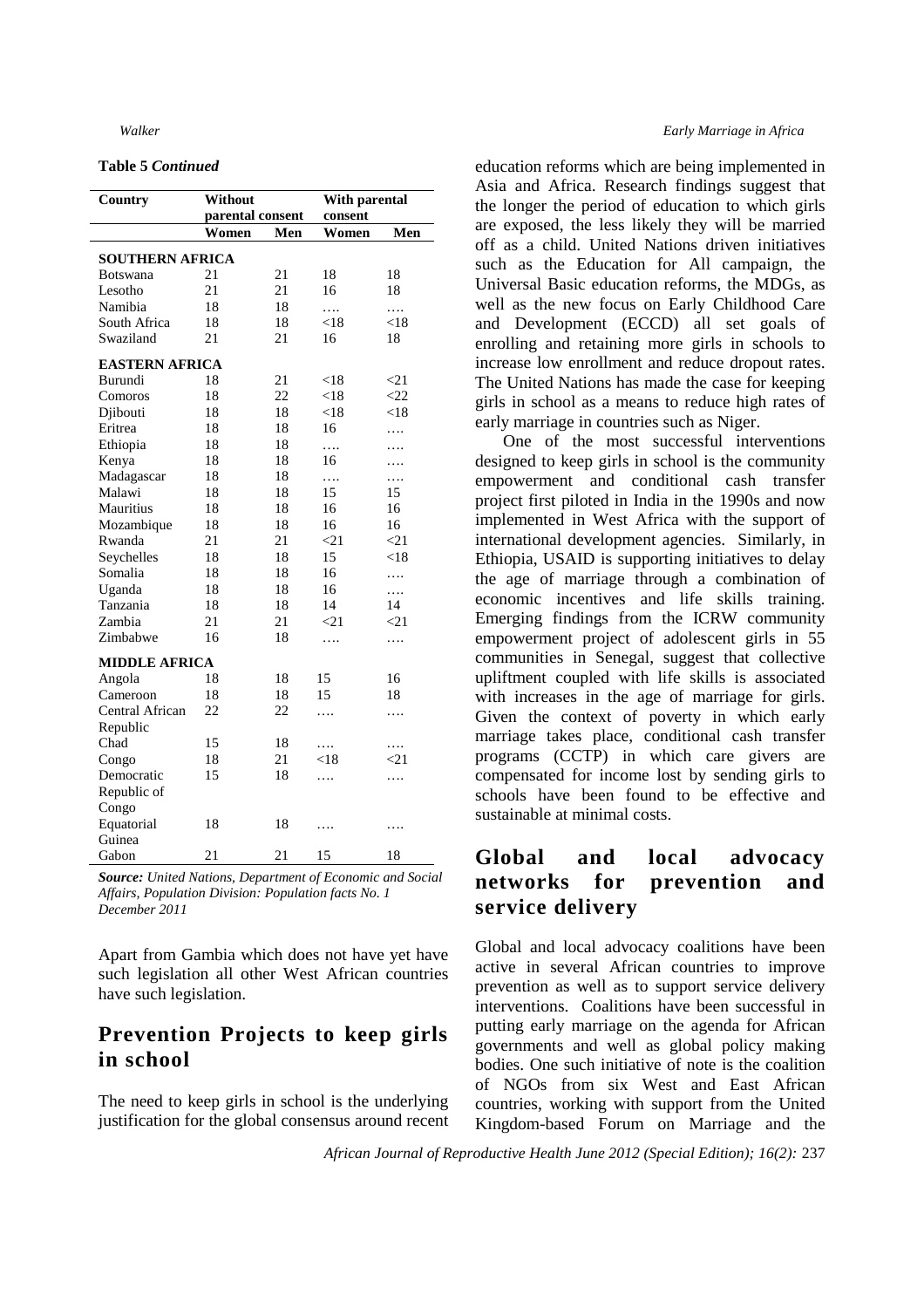Rights of Women and Girls, which met in Burkina Faso in February 2003. The coalition issued a declaration calling upon African governments, civil society organizations and the international community to work together to end child and forced marriages.

" *We call on governments and international development agencies to recognize the efforts being made by civil society organizations in addressing the concerns and situation of girls and women affected resources to respond to the challenges posed by child and forced marriages. That our governments and the African Union adopt a clear and unambiguous position on child and forced marriages and rectify the legislative loopholes between religious, customary and civil marriages, and sign the Protocol to the African Charter on Human and People's Rights on the Rights of Women in Africa and ensure that special measures are taken to help end this practice*"

*Source: Ouagadougou Declaration on Child Marriage, October 2003 in Otoo-Oyortey, N. and Sonita Pobi, 2003.* 

Legislative advocacy to make and enforce free compulsory education, age of marriage laws and child protection legislation has also been at the forefront for groups such as Save the Children and the Ethiopian Women Lawyers Association. Similarly, the Forum for African Women Educationists (FAWE) with support from the Norwegian Development Corporation (NORAD) has been supporting gender based advocacy and research initiatives on girl child education in Africa.

# **Services support interventions - Family Planning Services and youth empowerment initiatives for married adolescents**

The 1990s witnessed path breaking interventions targeted at married adolescent girls to provide them with quality family planning services and information. International development partners such as Pathfinder International, Population

### *Walker Early Marriage in Africa*

Council, the MacArthur Foundation, and the David and Lucile Packard Foundation as well as USAID initiated programs in Kenya and Ethiopia in East Africa and Ghana, Mali and Senegal in West Africa to provide such services. The married adolescent approach recognizes married girls as being in legitimate unions and seeks to provide them with information and services to reduce the number of births, improve their health seeking behaviors thus increasing their life chances.

In short, married adolescent initiatives aim to provide a mix of information and catalyze the uptake of reproductive health, family planning and HIV/AIDS services. Some married adolescents initiatives also incorporate skills acquisition and economic empowerment components.

# **The Orphans and Vulnerable Children services support intervenetions**

The high prevalence of HIV/AIDS in many African countries provided an opportunity to increase public awareness of child vulnerability and the problem of child brides within a wider framework of an orphans and vulnerable children policy. Such interventions have built the capacity of child welfare agencies, and h provided psychosocial, nutritional and other forms of support to vulnerable girls along with mentoring and supportive supervision of care facilities.

## **Trends in early marriages in Africa**

Despite numerous interventions to increase age of marriage in Africa, recent studies show limited improvements in few countries. Studies based on DHS time series data show two discernable trends in age of marriage in sub-Saharan Africa. On the one hand, Kenya, Senegal, Uganda and Zimbabwe have experienced increases in the age of marriage while on the other hand countries such as Cameroon, Cote d' Ivoire, Mali, Niger and Chad experiencing little change. The much documented success story of Kenya has been attributed to increase retention of girls in schools as well as the success of female economic interventions. Westoff (2003) identifies Liberia, Mali, Cameroon, Cote d'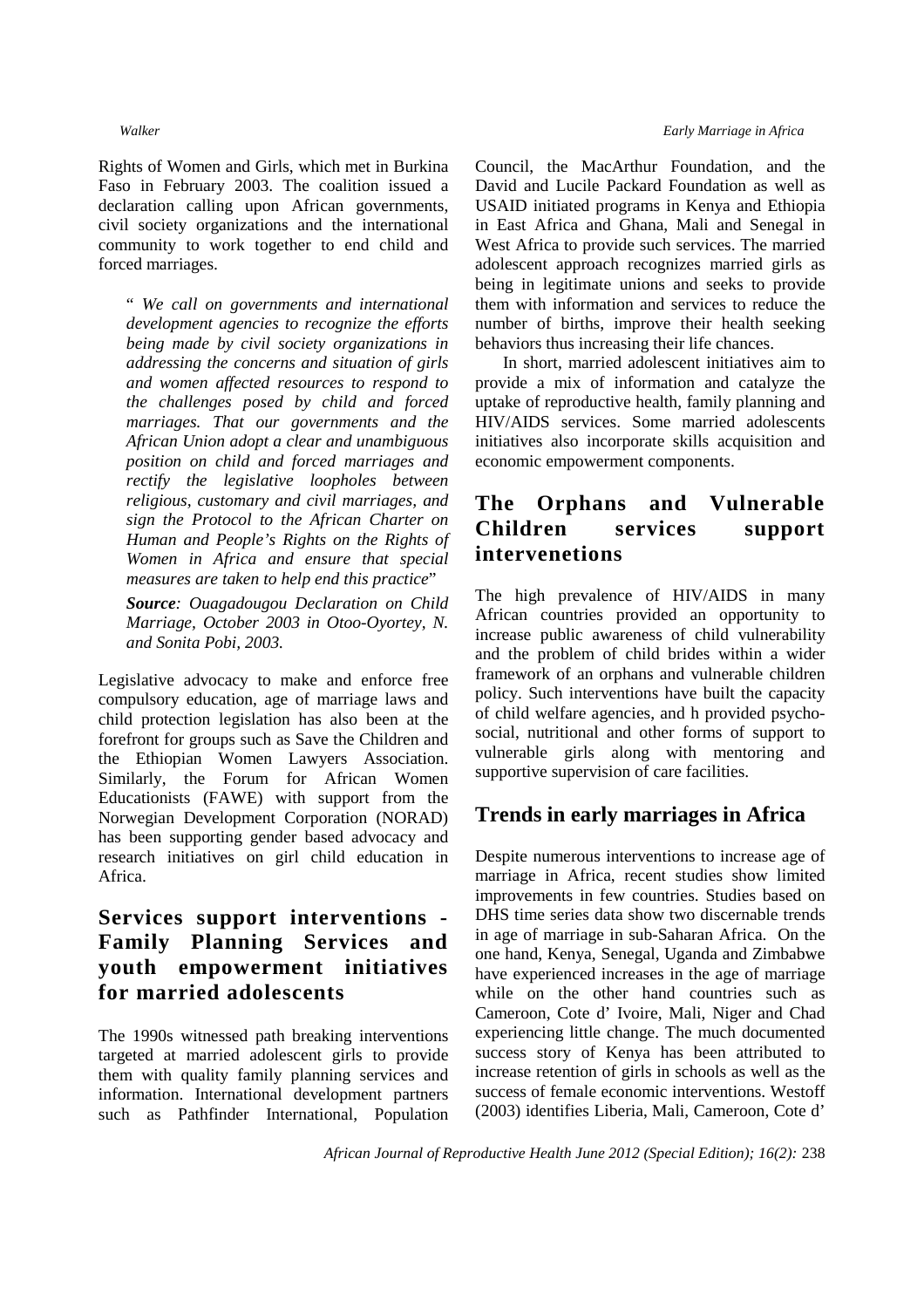Ivoire and Lesotho as countries with no evidence of increase in the age of marriage and Kenya, Mauritania, Nigeria, Senegal, Togo, Uganda, Zimbabwe and possibly Ghana showing some increasing age of marriage as well as age of first birth. Table 6 below, demonstrates the changing pattern of early marriage. For countries such as Senegal, Nigeria, Ghana and Benin significant reductions in age of marriage can be seen between younger women in the 20-24 age cohorts as compared to older women in the 45-49 year cohort. Little change is evident for countries such as Chad, Mali, Niger and Burkina Faso. Within sub-Saharan Africa early marriage continues to be perpetuated in countries where the old risk factors of poverty and patriarchal social norms conspire to reduce the impact of interventions. New risk factors such as climate changes, insecurity and civil wars add to the old barriers to change and create a dynamic which perpetuates early marriage.

**Table 6:** Changes in age of marriage amongst women 45-49 and 20-24 in selected African countries

| Country      | Year of<br>data<br>collected | $%$ of<br>women<br>between 45-<br><b>49 married</b><br>by age 18 | $%$ of<br>women<br>between 20-<br>24 married<br>by age 18 |
|--------------|------------------------------|------------------------------------------------------------------|-----------------------------------------------------------|
| Benin        | 2001                         | 41.2                                                             | 36.7                                                      |
| Burkina Faso | 1999                         | 64.5                                                             | 62.3                                                      |
| Chad         | 1997                         | 74.7                                                             | 71.4                                                      |
| Ghana        | 2003                         | 33.1                                                             | 27.9                                                      |
| Mali         | 2001                         | 65.3                                                             | 65.4                                                      |
| Niger        | 1998                         | 87.7                                                             | 76.6                                                      |
| Nigeria      | 2003                         | 70.6                                                             | 43.3                                                      |
| Senegal      | 1997                         | 64.4                                                             | 36.1                                                      |
| Togo         | 1998                         | 40.5                                                             | 30.5                                                      |
| Zambia       | 2002                         | 63.7                                                             | 42.1                                                      |

*Source: UNICEF, 2006, 2000, 2005 and 2007*

## **Conclusions**

The incidence of early marriage is highest, most persistently reported and most pervasive in a cluster of neighboring countries spanning from Mali in Northern West Africa to Cameroon in Central Africa. This cluster of countries also encircle the core North of Nigeria. Interestingly, when age of marriage data for Nigeria is teased out by zone, the pattern in the Northern states is

#### *Walker Early Marriage in Africa*

markedly similar to that of neighboring countries such as Niger and Chad. This region is similar in terms of culture, religion, a fragile Sahelian ecosystem, growing insecurity and high incidences of poverty in the context of economic growth. Over 83% of the population of Chad live on less than US\$2.00 per day, while in Niger the figure stands at 75.9% and in Mali the figure stands at 77.1%. In Nigeria 83.9% of the population lives on less than US2.00 per day and in Burkina Faso the figure is 81.2%. Side by side with high rates of poverty in these countries is the phenomenon of stable and indeed positive economic growth rates, ranging from an annual average growth rate between 2000-2009 of 0.5% in Niger to 4.0% in Nigeria and 6.7% in Chad. The context of early marriage in this zone suggests the need for a subregional strategy to reduce poverty and address societal inequality in general and gender inequality in particular. Targeting girls within the family is an effective entry point for such interventions. This can be done through school enrollment and retention programs, as well as school clubs and career guidance programs for acceptable service sector roles in education and health. Education, experience sharing and sensitization interventions which target traditional opinion leaders such as community and religious leaders, complement such interventions and create an enabling environment for girl child focused strategies. Changing the behavior, opinions and attitudes of traditional opinion leaders is an important perquisite for societal mobilization against this harmful practice. It is at this point that the state has a catalytic role to play expanding employment opportunities for young females and males, as well as providing the policy and legal framework for action and enforcement. Coordination and collaboration across the range of stakeholders committed to reducing early marriage in the subregion is a necessary condition for sustaining change.

## **References**

- 1. UNICEF. Forum on Marriage and the rights of women and girls; 2001
- 2. Le Fevre, J., Quiroga, R. and Murphy E. 2004. Future Options Foreclosed: Girls Who Marry Early.